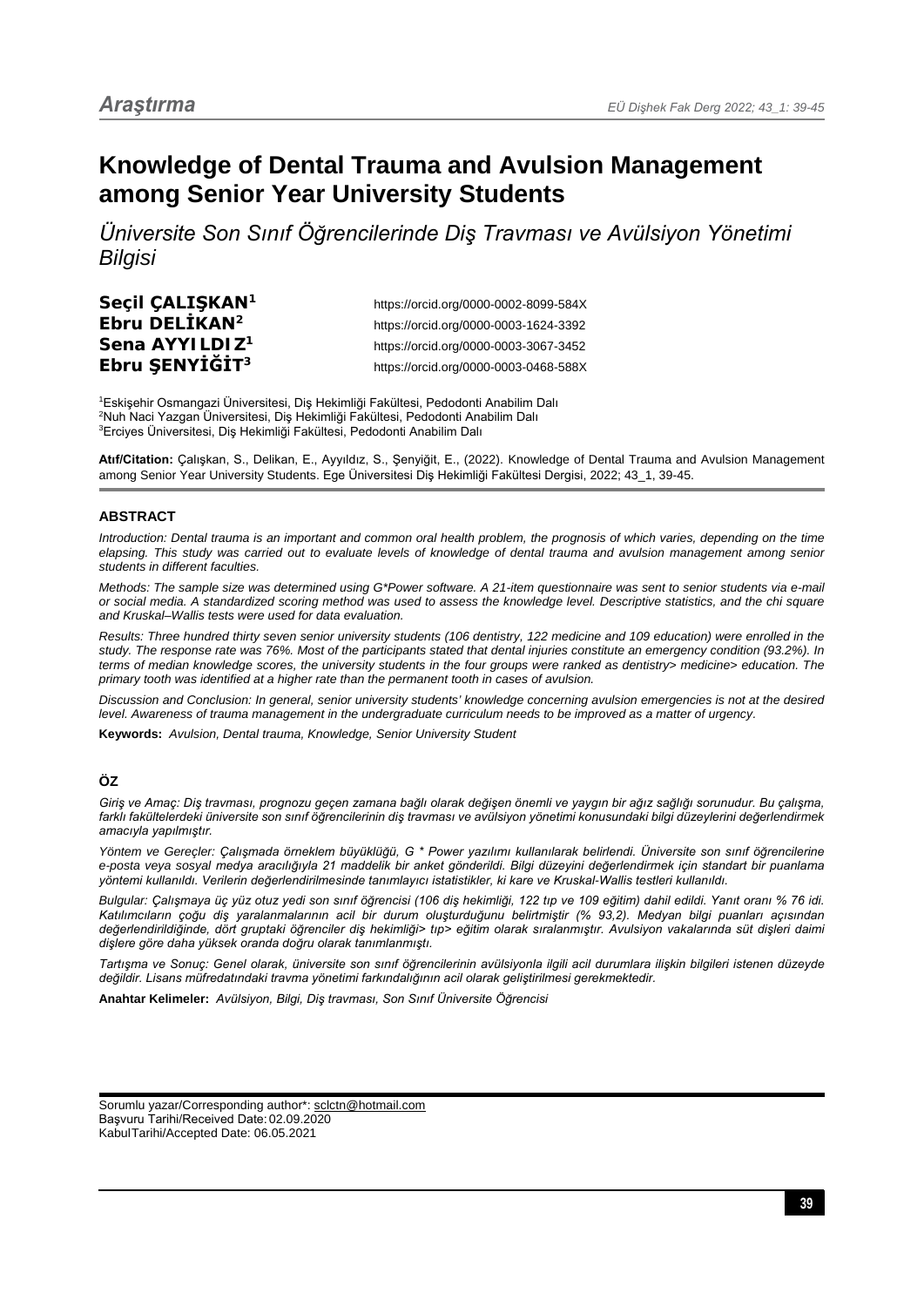#### **INTRODUCTION**

Dental trauma is an important and common oral health problem that can cause pain and distress and that can range from enamel-level fractures to extensive dentoalveolar damage, including damage to supporting tissues, displacement of teeth, or avulsion. Nearly one in three children is exposed to various forms of dental trauma, the incisors being the most frequently affected. The frequency of avulsion in permanent and primary teeth ranges from 0.5% to 3% and from 7% to 13%, respectively<sup>1,2</sup>. These injuries may result in severe physiological, psychological, and financial problems.

Prognosis in traumatic injuries varies depending on the time elapsed. Immediate and appropriate management of traumatically avulsed teeth is critical for the long-term success of treatment<sup>3</sup>. The prognosis of the avulsed tooth depends on the viability of the periodontal ligament remaining on the root surface. Technical knowledge and clinical experience on the part of the physician are also important factors in the success of treatment<sup>4</sup>.

Accidents causing dental traumas in children are frequently encountered at home and at school. According to a study from Australia reported that one-third of dental injuries occurred in or around school<sup>5</sup>. The role of teachers in the prevention and immediate treatment of traumatic dental injuries has therefore received considerable attention in recent years<sup>5</sup>. Dental injuries are also a component of head and neck trauma. In these situations, individuals without medical training (such as parents and teachers) usually take the children involved to the emergency department first. Unfortunately, dentists are not available in such facilities. Therefore, in order to ensure proper and immediate intervention, it is important for physicians to possess adequate knowledge concerning avulsion management<sup>6</sup>. However, many avulsed teeth are lost due to a lack of knowledge of the proper first aid procedures that need to be followed. Dental trauma management training in medical education can reduce tooth loss in such cases<sup>7</sup>.

Apart from dentists, teachers, kindergarten teachers, and physicians may be among the first individuals to intervene in dental trauma. Knowledge of dental trauma in these different sections of the community is important for early and correct intervention in cases of avulsion $8, 9$ .

The purpose of this study was to evaluate levels of knowledge of dental trauma and avulsion management among senior university students attending different faculties (dentistry, medicine and education).

# **MATERIAL and METHOD**

The study was approved by Research and Ethical Committee of the Eskişehir Osmangazi University, Turkey (25403353-050.99-E.73817), and was conducted in line with the ethical standards set out the Declaration of Helsinki. The number of participants was estimated

via power analysis using G\*Power software with a power of 95% and an assumed effect size of 0.3, a type-I error (alpha) of 0.05, and 5 degrees of freedom. The minimum sample size for this study was calculated at 100 participants for each group (senior students at the faculties of dentistry, medicine and education).

An electronic questionnaire (Google Forms©) was developed specifically for this study. The questions employed were modified from previous questionnaire validated by Bahamman <sup>6</sup>. A pilot study was conducted with 20 university students in order to test the methods before the main study, and a few modifications were applied to evaluate intelligibility.

The questionnaire, in which all questions were closed-ended (multiple choice), consisted of three parts. The first section investigated the university students' personal and professional profiles, including age, gender, education level, first aid training, and experience of dental trauma. The second section included 11 questions evaluating university students' attitudes to two different hypothetical avulsion cases involving primary and permanent teeth. The final section consisted of two questions involving self-assessment. The internet link to the 21-item questionnaire was sent to the university students via e-mail or social media (WhatsApp©). For reasons of privacy, no names or other personal information were recorded. Returning the completed questionnaire was interpreted as indicating willingness to participate in the study. Participants who agreed to participate in the research of their own volition and were attending their first universities were included.

University students' knowledge levels were assessed using a standardized scoring method modified from Abu-Dawoud et al.<sup>7</sup>. Eleven questions in the second part of the questionnaire were used for this purpose. A score of 8 indicated full knowledge, while a score of 0 indicated no knowledge. Other mean scores were formulated as 6- 8 points indicating high knowledge, 3-5 points moderate knowledge, and 0-2 points low knowledge.

Statistical analysis was performed on IBM SPSS 22 (IBM Corp, Armonk, NY, USA) software. Descriptive statistics, and the chi square and Kruskal–Wallis tests were used for data evaluation. Statistical significance was set at p<0.05 for all tests.

## **RESULTS**

The questionnaire was e-mailed to 444 university students, of whom 337 completed and returned it (76% participation rate). Participants' demographic characteristics and training status (receipt of medical or dental emergency first aid training) are shown in Table 1. Kruskal-Wallis test results based on knowledge scores and descriptive statics of knowledge levels are given in Table 2. In terms of median knowledge scores, senior university students were ranked dentistry> medicine> education. When knowledge levels of university students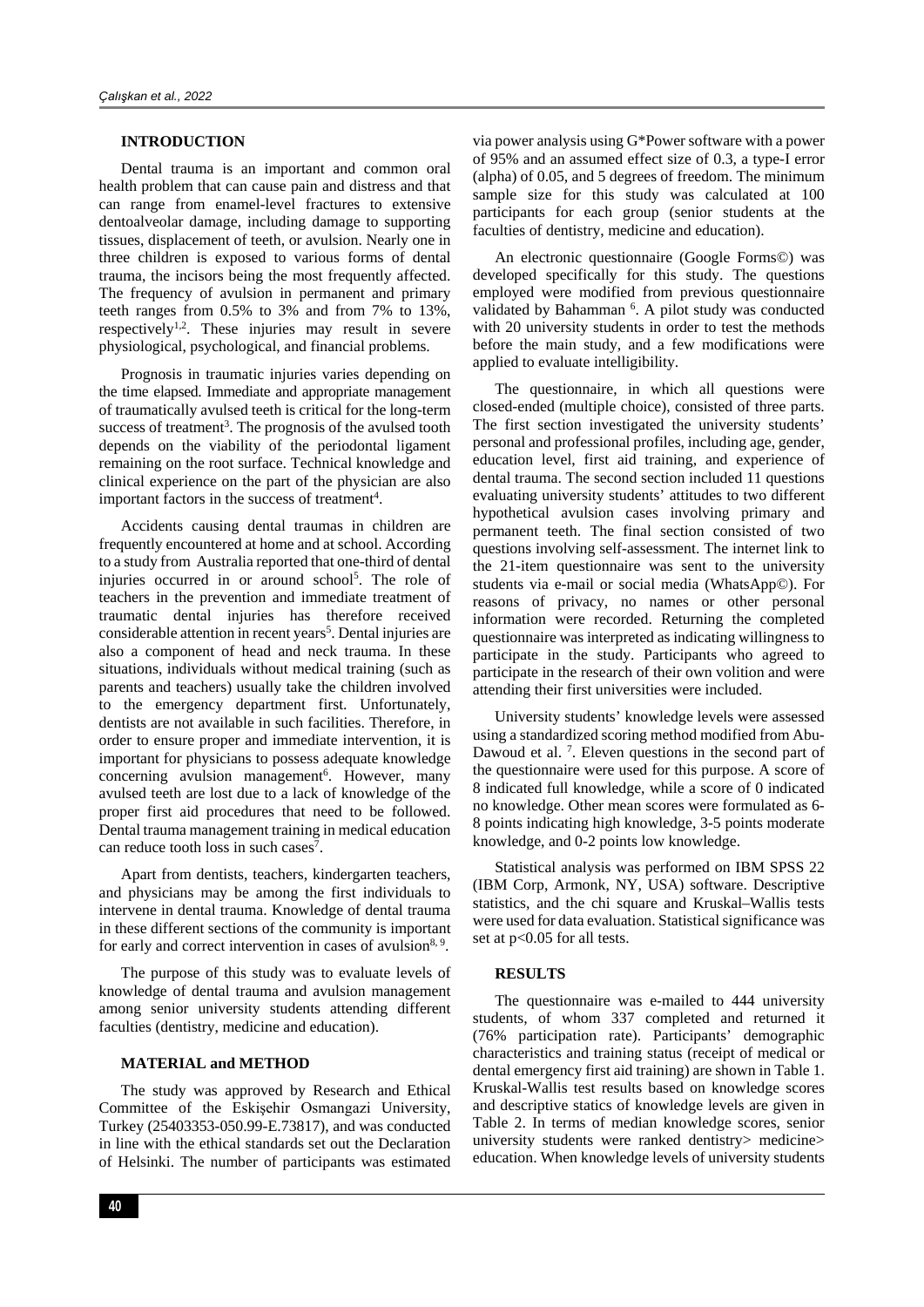were evaluated in terms of faculties, almost all the dentistry students and one-third of the medical students exhibited high knowledge levels concerning traumatic dental injuries. Education faculty students had significantly lower knowledge scores than the other two groups.

| <b>Faculty</b>   | Gender $(n/\%)$     | Age groups $(n)$ | <b>Emergency first aid</b><br>training $(n/\%)$ | Dental trauma training<br>provided outside the<br>faculty $(n/\%)$ |
|------------------|---------------------|------------------|-------------------------------------------------|--------------------------------------------------------------------|
| <b>Dentistry</b> | Male: 47 (44%)      | 18-30: 106       | Yes: $83(79.2\%)$                               | Yes: $50(47.2\%)$                                                  |
|                  | Female: 59 (55.7%)  | $30-40:0$        | No: $22(21.0\%)$                                | No: $56(52.8\%)$                                                   |
|                  |                     | >40:0            |                                                 |                                                                    |
| <b>Medicine</b>  | Male: 53 (74.8%)    | $18-30:121$      | Yes: $117(95.9\%)$                              | Yes: $8(6.6\%)$                                                    |
|                  | Female: 69 (25.2%)  | $30-40:1$        | No: $5(4.1\%)$                                  | No: 114 (93.4%)                                                    |
|                  |                     | >40:0            |                                                 |                                                                    |
| <b>Education</b> | Male: 25 (22.9%)    | $18-30:106$      | Yes: $41(37.6%)$                                | Yes: $5(4.6\%)$                                                    |
|                  | Female: 84          | $30-40:2$        | No: $68(62.4\%)$                                | No: $104(95.4\%)$                                                  |
|                  | $(77.1\%)$          | >40:1            |                                                 |                                                                    |
|                  | Male:125 (37.1%)    | $18-30:333$      | Yes: $241(71.5%)$                               | Yes: $63(18.7%)$                                                   |
| <b>Total</b>     | Female: 212 (62.9%) | $30-40:3$        | No: $96(28.5%)$                                 | No: $274(81.3%)$                                                   |
|                  |                     | >40:1            |                                                 |                                                                    |

**Table 1:** Participants' demographic characteristics and emergency first aid training status

Table 2. Dental trauma knowledge scores and levels of the participants by different faculties

|                  | <b>Knowledge Scores</b> | <b>Knowledge level</b> |                  |                          |
|------------------|-------------------------|------------------------|------------------|--------------------------|
| <b>Faculty</b>   | <b>Median (Min/Max)</b> | High $(\% )$           | Moderate $(\% )$ | Low $(\% )$              |
|                  | 7.27 <sup>a</sup>       | 97.2                   | 2.8              | $\overline{\phantom{0}}$ |
| <b>Dentistry</b> | (3.64/8.0)              |                        |                  |                          |
|                  | 5.1 <sup>b</sup>        | 33.6                   | 63.9             | 2.5                      |
| <b>Medicine</b>  | (0.73/7.27)             |                        |                  |                          |
|                  | 2.9 <sup>c</sup>        | 6.4                    | 67.0             | 26.6                     |
| <b>Education</b> | (0.73/7.27)             |                        |                  |                          |

The Kruskal-Wallis test and descriptive statics were used to evaluate participants' knowledge scores and knowledge levels. The different uppercase letters represent statistically significant differences between the groups.

The majority of participants from all three faculties (93.4% from the dentistry faculty, 94.3% from medicine and 91.7% from education) described injuries to the mouth, teeth and surrounding tissues as an emergency situation.

In the first hypothetical tooth avulsion case (permanent tooth avulsion), a significant difference was observed in correct identification of the tooth type  $(p<0.001)$ . Approximately 96% of dentistry students, 57.4% of medical students and 35.8% of education students were able to identify the tooth accurately. With the exception of the dentistry students (9.4%), most participants (77.9% of medical students and 93.6% of education students) did not suggest replantation. Almost all the dentistry students (98.1%) stated that the avulsed tooth should be held without touching the root. However, students from medical and education faculties reported having no information on the subject  $(41.8\% \text{ and } 72.5\%$ , respectively). With the exception of the education faculty students (34.9%), the great majority of the participants (80.2% dentistry and 79.5% medical) stated that the tooth should be cleaned before replantation. The most popular method for that purpose was to clean it under tap water (49.3%). In case the avulsed tooth could not be replanted, dentistry students described milk as the optimal storage

medium (69.8%), followed by saliva (13.2%). However, most of the education (45.0%) faculty students had no knowledge concerning the ideal storage medium. The most popular storage medium among the medical students was water (31.1%). With the exception of dentistry students, almost half the participants failed to correctly answer the question about the timing of replantation of the avulsed tooth, which is very important for prognosis.

In the second hypothetical tooth avulsion case (primary tooth avulsion), there were rates of correct identification of the tooth differed significantly (p<0.001). Approximately 99% of dentistry students, 93.4% of medical students and 67.9% of education students identifying it correctly. Most participants (91.5% of dentistry students, 82.8% of medical students and 91.7% of education students) did not suggest replantation.

While dentistry (90.6%) and medical (78.7%) students considered that tetanus vaccination was necessary, more than half of the education faculty students believed that this was not required.

In case of pediatric traumatic dental injuries, almost half the dentistry and education faculty students stated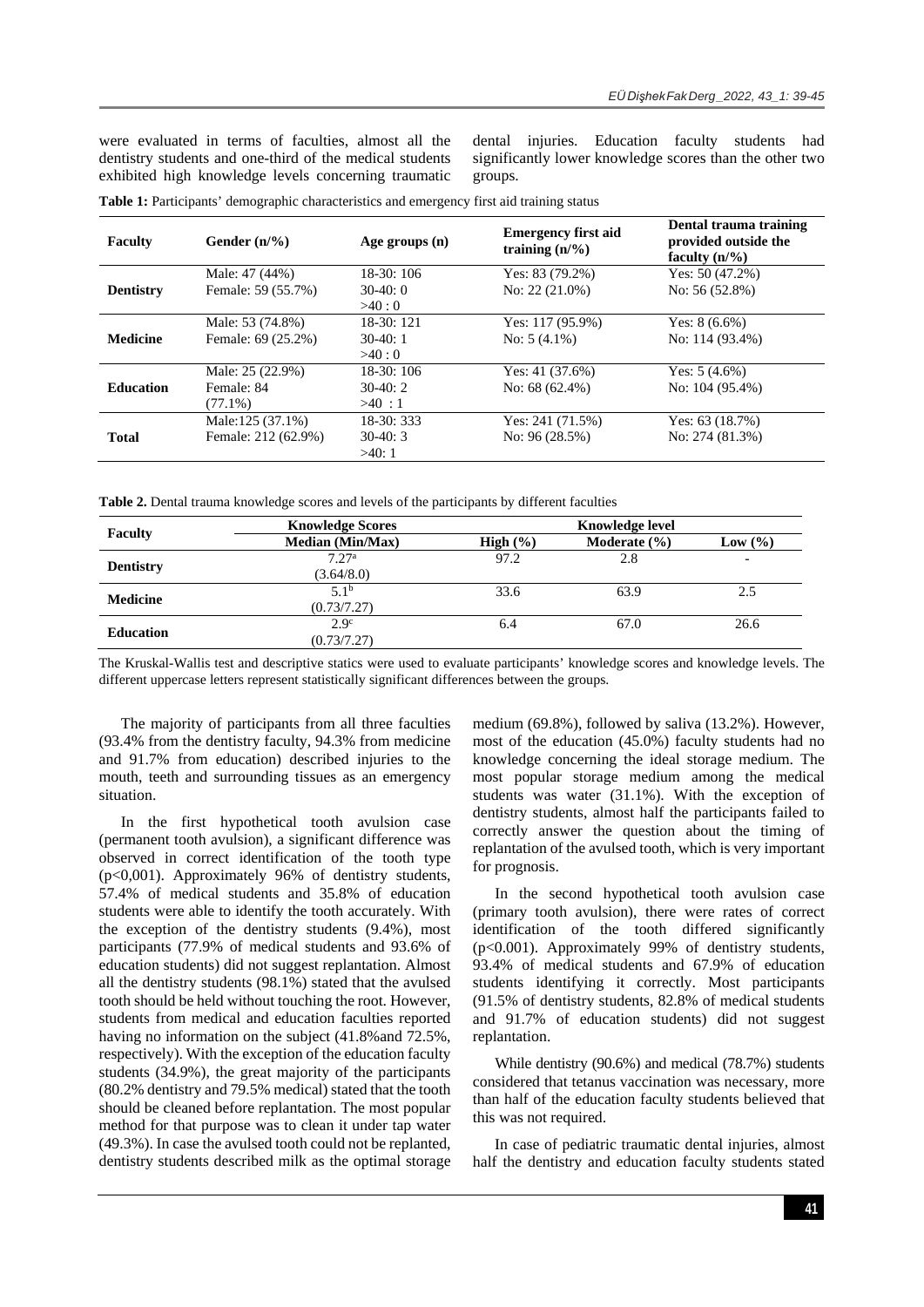that they would first present to a pediatric dentist (56.6% and 40.4% respectively). However, most students from the medicine faculty stated that they would present to a general dentist (57.2%).

In the final part of the survey, university students were asked whether they would intervene in an avulsed tooth, and 76.2% of medical students and 83.5% of education students reported that they would not.

Almost all (82.5%) senior university students reported a need for more training concerning dental trauma and the management thereof.

### **DISCUSSION**

Correct and rapid emergency intervention in the traumatized tooth significantly affects the prognosis. Otherwise, treatment may be more difficult and expensive<sup>10</sup>. It is therefore important that individuals from all relevant professions be well-informed about dental trauma<sup>8, 9</sup>. Accordingly, the purpose of this study was to evaluate dental trauma knowledge levels of senior university students who had not yet embarked on their professional careers.

The participants were included in the study in the light of the possibility of their becoming parents in the near future. The first healthcare institution applied after trauma is usually the emergency department. However, teachers are particularly likely to encounter trauma cases, since the majority of cases occur in school settings. Physicians, dentists, and teachers were included in the study in view of the possibility of encountering such situations both in their professional life and in parental roles.

Abu Dawoud et al.<sup>11</sup> investigated knowledge of management of avulsed teeth among dentists and physicians. Those authors reported that 78.5% of dentists had a high level of knowledge, while 73.3% of physicians possessed only moderate knowledge<sup>11</sup>. Another study evaluating the knowledge levels of elementary school teachers, physical education professionals, bank employees, dentists, and pediatricians reported teachers exhibited the lowest level of knowledge about the management of dental emergencies<sup>12</sup>. Similarly, in the present study, education faculty students also exhibited the lowest level of knowledge.

In two studies from Japan and Saudi Arabia, the majority of senior dentistry students (95.6% and 93.4%, respectively) correctly identified the avulsed tooth type<sup>13, 14</sup>. Fifty-nine percent of participants in a medical study correctly identified permanent teeth <sup>15</sup>. The results for dentistry and medical students in the present study were consistent with the previous literature. Educational subject matter related to trauma follows the literature in order to achieve similar standards worldwide in institutions providing health education. However, this situation is not same in non-health related faculties. This may also explain low level of knowledge determined among education faculty students compared to the previous literature<sup>16</sup>.

The rate of correct identification of traumatized primary or permanent teeth on the part of education faculty students or graduates varies from country to country16, 17. In addition, the percentages determined in present study for the faculty of education students were quite low. This confirms the idea that traumatic emergencies frequently encountered in children are not included in the education provided by these faculties. Studies involving dentistry students in literature have reported that students decide on immediate reimplantation at rates ranging from 40% to 65%. The corresponding figure in the present study was more than 90%, higher than in the general literature. This may be associated with a high emphasis on immediate reimplantation in lectures on trauma in Turkey and improving students' ability to perform emergency interventions in cases of trauma<sup>13, 14</sup>. In a study conducted with medical students at the University of Rijeka in Croatia, 77.6% of students stated that an avulsed tooth should be placed in its original position in the  $iaw^{18}$ . Nevertheless, fifty percent of doctors working in the emergency departments of Israeli hospitals stated that an avulsed permanent incisor was believed that under no circumstances should be relocated<sup>19</sup>. In a survey study by Mehrabkhani et al. in 2015, 47.2% of schoolteachers in Iran opted to immediately replace the tooth back in the socket<sup>17</sup>. These findings were not in agreement with the present study. The fact that both medical and educational students rarely decided in favor of replantation is indicative of an inadequate knowledge about the topic in these faculties.

According to the International Association of Dental Traumatology (IADT), an avulsed tooth should be held by the crown without touching the root, and if the tooth is dirty, it should be cleaned by rinsing with milk, saline solution, or the patients' saliva<sup>20</sup>. If avulsed teeth are inserted into the socket without cleaning, inflammation rates increase due to the presence of foreign bodies on the root. Due to this inflammation, healing of the periodontal ligament may also adversely affected<sup>13, 21</sup>. The possibility of ankylosis also increases if the periodontal ligament on the root surface is damaged by being touched with a brush or other object<sup>21</sup>. Chemical agents can also affect the viability of the periodontal ligament. Up-to-date information about the management of dental emergencies has been provided in detail in an endeavor to endow dentistry students with a better understanding of the subject. The dentistry students in the present study were therefore more aware than those in some paper published in previous years. For example, two similar studies involving dental students in Japan and Saudi Arabia reported correct response rates in terms of avulsed tooth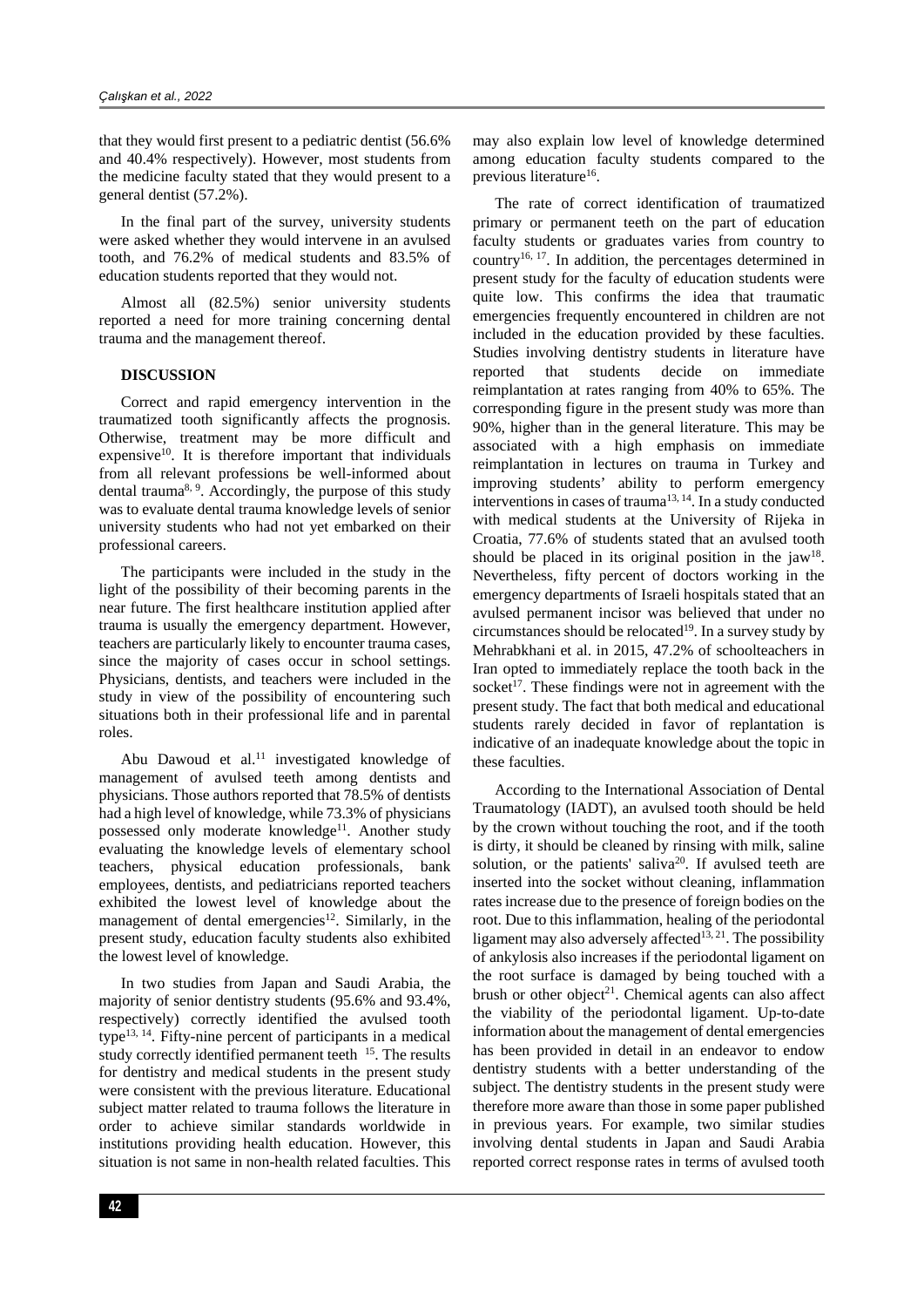cleaning of 70.8% and 64.7%, respectively<sup>21, 22.</sup> These rates are lower than in the present study.

While medical students' undergraduate curricula provide information about medical emergencies, it does not include dental emergencies. However, it is important for medical students also to receive detailed training on dental emergencies since they may be the medical personnel performing the first intervention<sup>22</sup>. Even more serious is the lack of training concerning both medical and dental emergencies in non-health related faculties. It is very important for non-medical professionals to possess basic knowledge of dental emergency management and the ability to apply it $9, 23$ . Unfortunately, the education and medical students in this study were largely unaware of the critical role of the time factor in replacing an avulsed tooth. Most university students from these two faculties agreed that they should be given dental emergency training in more detail.

According the IADT guideline, if the avulsed tooth cannot be replanted for any reason, it should be kept in a suitable storage medium (Hanks balanced salt solution, milk, saline solution, etc.) and transported to the emergency department<sup>20</sup>. Hanks balanced salt solution is recommended as the optimal transport medium for the avulsed tooth<sup>24, 25</sup>. Periodontal ligament cells can be kept vital for longer in this solution than in milk and saline solution. However, this solution is not widely available in Turkey, and milk, saline solution or saliva can instead be used as a transport medium<sup>26</sup>. Keeping the tooth in the mouth is another alternative. However, this is not recommended in young patients due to the risk of swallowing<sup>21</sup>. Dental students have recommended milk as a transport medium at different rates (39-92%) in different countries<sup>13, 14</sup>. Medical students, doctors/ nurses, and primary school teachers have been reported to prefer milk as a transfer medium at rates of 43%, 36% and 17%, respectively<sup>27-29</sup>. In the present study, 69.8% of the dentistry students preferred milk as a storage medium, a figure in line with the average value in the literature, although other faculty students were unaware that milk is the most practical medium for transportation.

According to the IADT, periodontal ligament cells that remain dry for more than 60 minutes cannot maintain their viability20. No substantial difference in the number of viable periodontal ligament cells with a dry time of 30 min and no dry time was reported in a study<sup>30</sup>. The shorter the time elapsed after trauma; the more viable periodontal ligament cells will be available for healing the avulsion. The importance of the time factor in avulsion cases should therefore be well understood, and close attention should be paid to this when the issue arises. Iyer at al.<sup>28</sup> reported that more than half of physicians, 53.3%, recommended immediate referral and reimplantation<sup>28</sup>. Another study investigated the awareness of primary school teachers in India concerning traumatic dental injuries and emergency management in children, with 45.9% of participants believing that the avulsed tooth should be reimplanted within 30 min<sup>29</sup>. However, another study reported a much lower rate  $(33.8%)$  among teachers<sup>31</sup>. Unfortunately, most of the university students (except for dentistry students) in the present study were unaware of the critical role of the time factor in replacing an avulsed tooth. This again indicates a lack of current knowledge on this subject.

When the responses to the primary tooth avulsion case were evaluated, medical and dental students generally selected correct approaches. However, the accuracy percentages of the education faculty students were lower than others. Educators in Turkey, where preschool education starts at the age of three, should possess greater knowledge than other members of the community. It is therefore very important to overcome this lack of knowledge in education faculties and to include the correct management approaches in this regard in undergraduate education.

Tetanus vaccination status should be investigated in case of dental trauma. Although the findings of the present study indicated that dentists and medical students have a high level of knowledge of tetanus prophylaxis, another study showed that only one quarter of dentists were aware of the anti-tetanus protocol<sup>32</sup>. This discrepancy may be attributed to educational content and priorities differing from country to country.

Undergraduate curricula for medical and dental students naturally consider medical emergencies. A study show that approximately half of teachers receive training concerning medical emergencies<sup>23</sup>. However, a low level of basic knowledge of medical first aid has been reported among non-professional individuals $33$ . It is noteworthy that a limited number of medical and education students have attended courses or educational programs regarding the management of dental trauma in previous studies<sup>18 28</sup>. Furthermore, most education and medical students agreed that they should receive dental emergency training. They were also unaware about the critical role of the time factor in replacing an avulsed tooth<sup>18, 23, 28</sup>.

A lack of confidence and competence was highlighted in terms of trauma management among dentists and suggested that more emphasis should be placed on dental trauma management in the undergraduate curriculum 34. In the present study, the knowledge level of dental trauma management among students who were about to graduate from the dentistry faculty was generally high, although in agreement with previous studies, a lack of confidence was detected in terms of in therapeutic applications. Consistent with previous studies<sup>7, 19, 28</sup>, it may be concluded that few physicians may be capable of providing appropriate emergency treatment in case of avulsion, and that teachers have very low knowledge concerning the emergency management of dental traumas.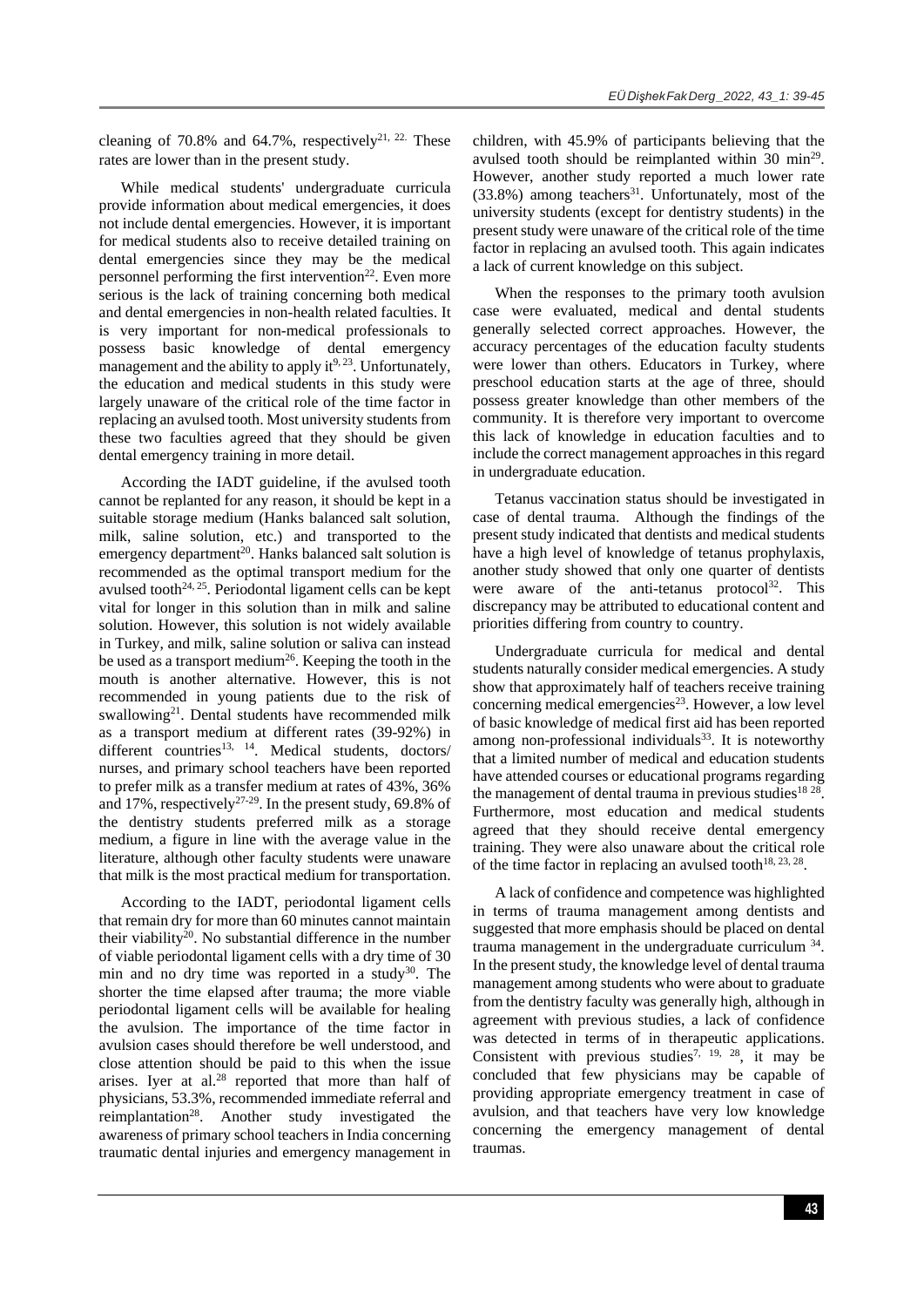This study is important in terms of revealing the knowledge levels and deficiencies of different occupational groups that may possibly encounter traumatic dental injuries. Previous studies in the literature have mostly focused on emergencies involving permanent teeth. The fact that this study also considered primary teeth avulsion, which is more common in the preschool period, will help close this gap in the literature. However, this study also has some limitations that should be taken into consideration. First, this research involved only a limited number of university students. The data presented may not therefore exactly represent knowledge levels across Turkey as a whole. Nationwide research might now be conducted to shed further light on this issue. Additionally, a general limiting characteristic of self-reporting surveys is the probability of socially acceptable responding, and the results may therefore not necessarily fully reflect university students' true knowledge and daily professional practice.

# **REFERENCES**

- 1. Andreasen J. Etiology and pathogenesis of traumatic dental injuries A clinical study of 1,298 cases. European Journal of Oral Sciences 1970; 78: 329- 342.
- 2. Werder P, von Arx T and Chappuis V. Treatment outcome of 42 replanted permanent incisors with a median follow-up of 2.8 years. Schweiz Monatsschr Zahnmed 2011; 121: 312-320.
- 3. Arikan V and Sonmez H. Knowledge level of primary school teachers regarding traumatic dental injuries and their emergency management before and after receiving an informative leaflet. Dental traumatology : official publication of International Association for Dental Traumatology 2012; 28: 101- 107.
- 4. Lieger O, Graf C, El-Maaytah M, et al. Impact of educational posters on the lay knowledge of school teachers regarding emergency management of dental injuries. Dental traumatology : official publication of International Association for Dental Traumatology 2009; 25: 406-412.
- 5. Stockwell AJ. Incidence of dental trauma in the Western Australian school dental service. Community dentistry and oral epidemiology 1988; 16: 294-298.
- 6. Bahammam LA. Knowledge and attitude of emergency physician about the emergency management of tooth avulsion. BMC oral health 2018; 18: 57.
- 7. Abu-Dawoud M, Al-Enezi B and Andersson L. Knowledge of emergency management of avulsed teeth among young physicians and dentists. Dental traumatology : official publication of International Association for Dental Traumatology 2007; 23: 348- 355.

#### **CONCLUSION**

In general, university students' knowledge concerning avulsion is not at the desired level. Physicians appear to lack adequate training on avulsion, which is likely to be encountered in operating rooms during intubation or in emergency clinics. Since there is a high possibility of dental trauma in the school environment, the initial intervention of teachers in case of trauma is of great importance to children's health. There is therefore an urgent need for awareness of trauma management in the medical and educational undergraduate curricula to be improved. In addition, dental students, whose theoretical knowledge was found to be sufficient, should also be given the opportunity to experience practical applications.

- 8. Cohenca N, Forrest JL and Rotstein I. Knowledge of oral health professionals of treatment of avulsed teeth. Dental Traumatology 2006; 22: 296-301.
- 9. Traebert J, Traiano ML, Armênio R, et al. Knowledge of lay people and dentists in emergency management of dental trauma. Dental Traumatology 2009; 25: 277-283.
- 10. Andersson L, Al-Asfour A and Al-Jame Q. Knowledge of first‐aid measures of avulsion and replantation of teeth: an interview of 221 Kuwaiti schoolchildren. Dental Traumatology 2006; 22: 57- 65.
- 11. de Lourdes Vieira Frujeri M and Costa Jr ED. Effect of a single dental health education on the management of permanent avulsed teeth by different groups of professionals. Dental Traumatology 2009; 25: 262-271.
- 12. Frujeri Mde L and Costa ED, Jr. Effect of a single dental health education on the management of permanent avulsed teeth by different groups of professionals. Dental traumatology: official publication of International Association for Dental Traumatology 2009; 25: 262-271.
- 13. Fujita Y, Shiono Y and Maki K. Knowledge of emergency management of avulsed tooth among Japanese dental students. BMC oral health 2014; 14: 34.
- 14. Al-Shamiri HM, Alaizari NA, Al-Maweri SA, et al. Knowledge and attitude of dental trauma among dental students in Saudi Arabia. European journal of dentistry 2015; 9: 518-522.
- 15. Holan G and Shmueli Y. Knowledge of physicians in hospital emergency rooms in Israel on their role in cases of avulsion of permanent incisors. International Journal of Paediatric Dentistry 2003; 13: 13-19.